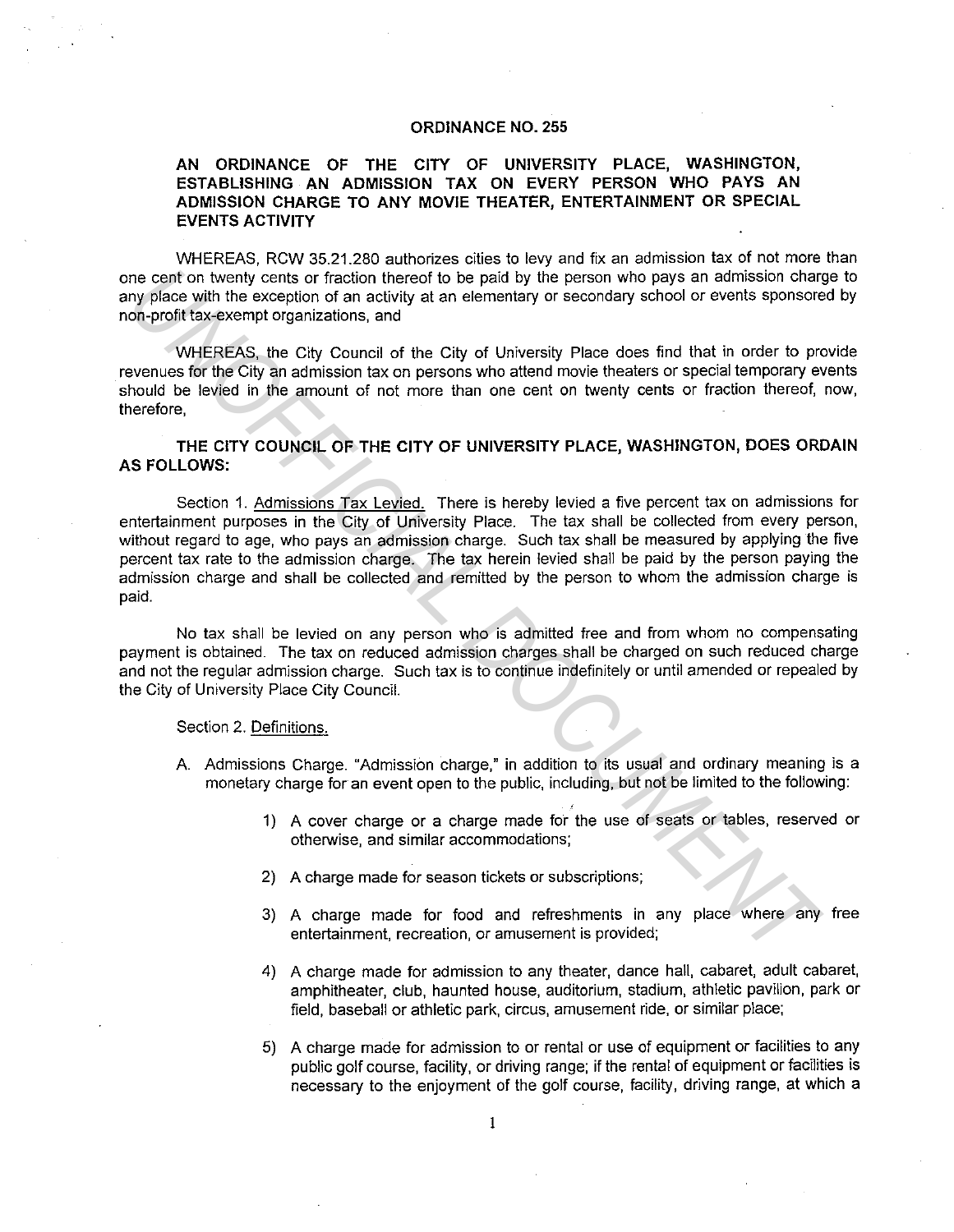general admission is charged, the combined charges shall be considered as the admission charge;

- 6) A charge made for automobile parking where the amount of the charge is determined according to the number of passengers in an automobile;
- 7) A sum of money referred to as "a donation" or similar payment which must be paid before entrance is allowed;
- 8) "Admission charge" does not include public school activities and other non-profit endeavors.
- B. Non-profit tax-exempt organization. An organization, corporation, or association organized and operated for the advancement, appreciation, public exhibition or performance, preservation, study and/or teaching of the performing arts, visual arts, history, science, or public charity providing human services, or public education, which is currently recognized by the United States of America as exempt from federal income taxation pursuant to Section 501(c)(1) or (3) of the Internal Revenue Code of 1954, as it may be amended or replaced from time to time. **EXAMPLE 12** Consecutive weeks shall be considered to the public of the public of the advancement, appreciation, or portion or performing and operated for the advancement, appreciation, public exhibition or performing the
	- C. Secondary or elementary school. Any public or private primary, middle, junior high school, high school, or any accredited college, junior college, university, or the recognized student body association thereof.
	- D. Special Temporary Event. Any spectator sporting event, entertainment event or activity, or construction, craft, or trade show that is open to the public in the City of University Place for less than 52 consecutive weeks shall be considered to be a special temporary event.
	- E. For purposes of illustration only, the following table provides examples of activities subject to the admissions tax (this list is not all inclusive):

#### Taxable

- 1. for-profit theater
- 2. movie theater
- 3. cover charge in restaurant lounge
- 4. charge for admittance to adult entertainment cabaret
- 5. charge for entrance to a nonprofit organization's trade show, which is open to the public
- 6. charge for a golf course, which is open to the public

## Not Taxable

- 1. annual dinner of a nonprofit organization, which is open to members only
- 2. tickets to a show performed for employees only of a for-profit company
- 3. Chamber of Commerce business fair, which is open to members only

Section 3. Exemptions. The following shall be exempt from any tax imposed under this ordinance:

- A. Admission charges for any activity of any elementary or secondary school.
- B. Events sponsored by non-profit tax-exempt organizations as defined in Section 2.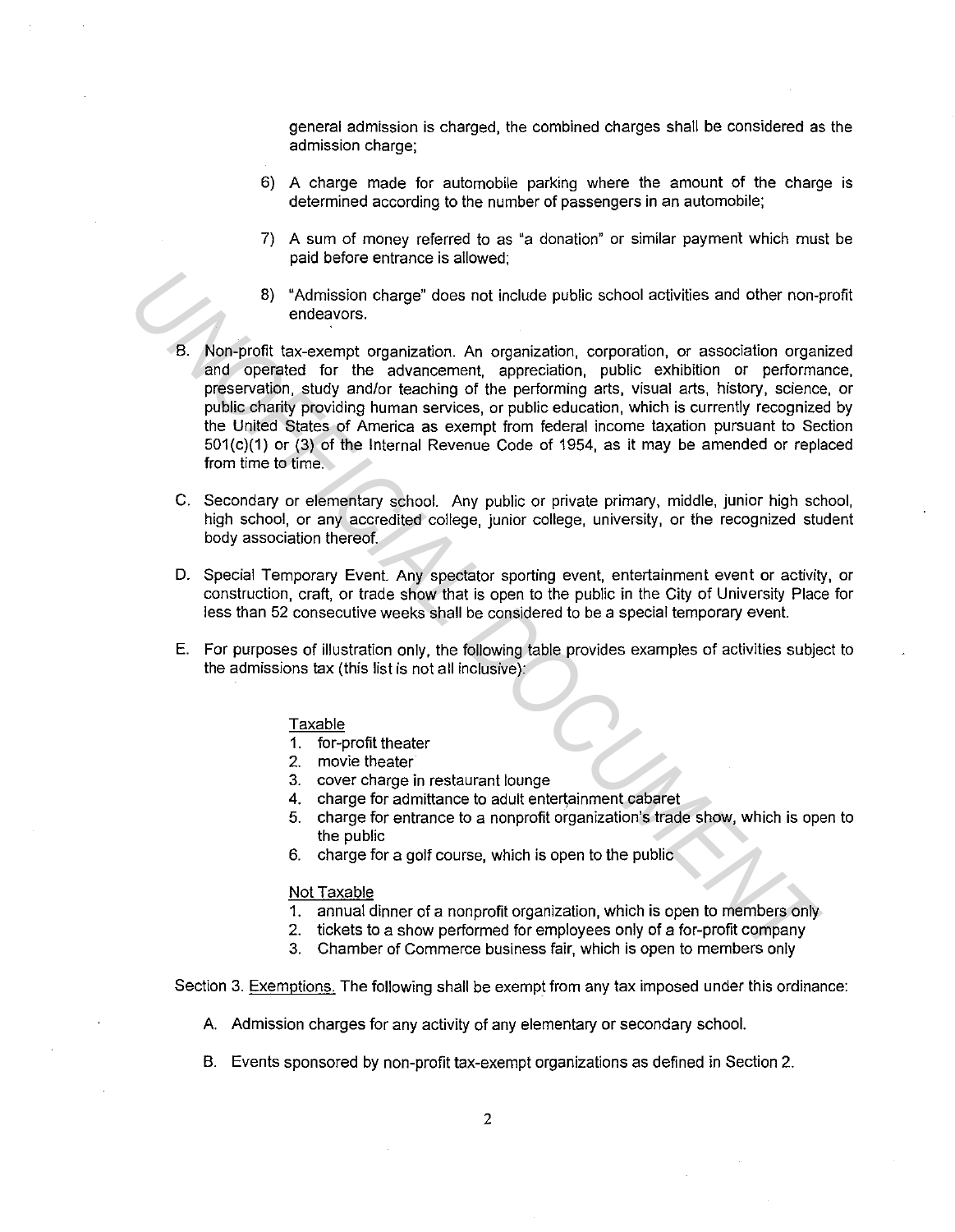- 1. The admission tax levied and imposed pursuant to Section 2 shall not apply to any person paying an admission charge to an event that is sponsored by a non-profit taxexempt organization, as defined in Section 2, when the conditions of both of the following are met:
	- a. The non-profit tax-exempt organization:
		- i. Publicly sponsors and through its members, representatives or personnel, promotes and publicizes the event; or
		- ii. Publicly sponsors the event and:
			- 1) Performs a major portion of the performance; or
			- 2) Supplies a major portion of the materials on exhibit; or
			- 3) When the event is part of a season or series of performances or exhibitions, performs the major portion of the performances or exhibitions in the season or series or supplies a major portion of the materials on exhibit.
	- b. The non-profit tax-exempt organization receives the use and benefits of the admission charges collected.
- 2. The exemption to the admission tax provided in this ordinance shall not apply to:
	- a. An event sponsored by a non-profit tax-exempt organization in which the fee paid for any one for-profit contract is greater than eighty percent (80%) of anticipated gross proceeds.
	- b. An event in which a non-profit tax-exempt organization lends its name as an endorsement to an ineligible person or organization for the purpose of invoking the tax exemption provided by this ordinance.

Section 4. Deductions. In computing the tax imposed by this ordinance, the following amounts may be deducted from the measure of the tax:

> ' Amounts derived from business, which the City is prohibiting from taxing under the Constitution of this State or the Constitution or laws of the United States.

Section 5. Collection - Remittance to Finance Director.

- A. The tax imposed hereunder shall be collected from the person paying the admission charge at the time the admission charge is paid, and such taxes shall be remitted by the person collecting the tax to the Finance Director in monthly remittances on or before the last day of the month succeeding the end of the monthly period in which the tax is collected or received, and accompanied by such reports as the Finance Director shall require. **Example 10** Personnel, promotes and publicizes the event, or<br> **EXECUTE AT THE TEAM COND**<br> **EXECUTE AT THE PERIMENT CONDUCT AT THE PERIMENT CONDUCT AND THE PERIMENT CONDUCT CONDUCT AND SUPPOSE SUPPORT CONDUCT AND SUPPORT C** 
	- B. Any person receiving any payment for admissions shall make out a return upon such forms and setting forth such information as the Finance Director may require, showing the amount of the tax upon admissions for which he or she is liable for the preceding monthly period, and shall sign and transmit the same to the Finance Director with a remittance for

3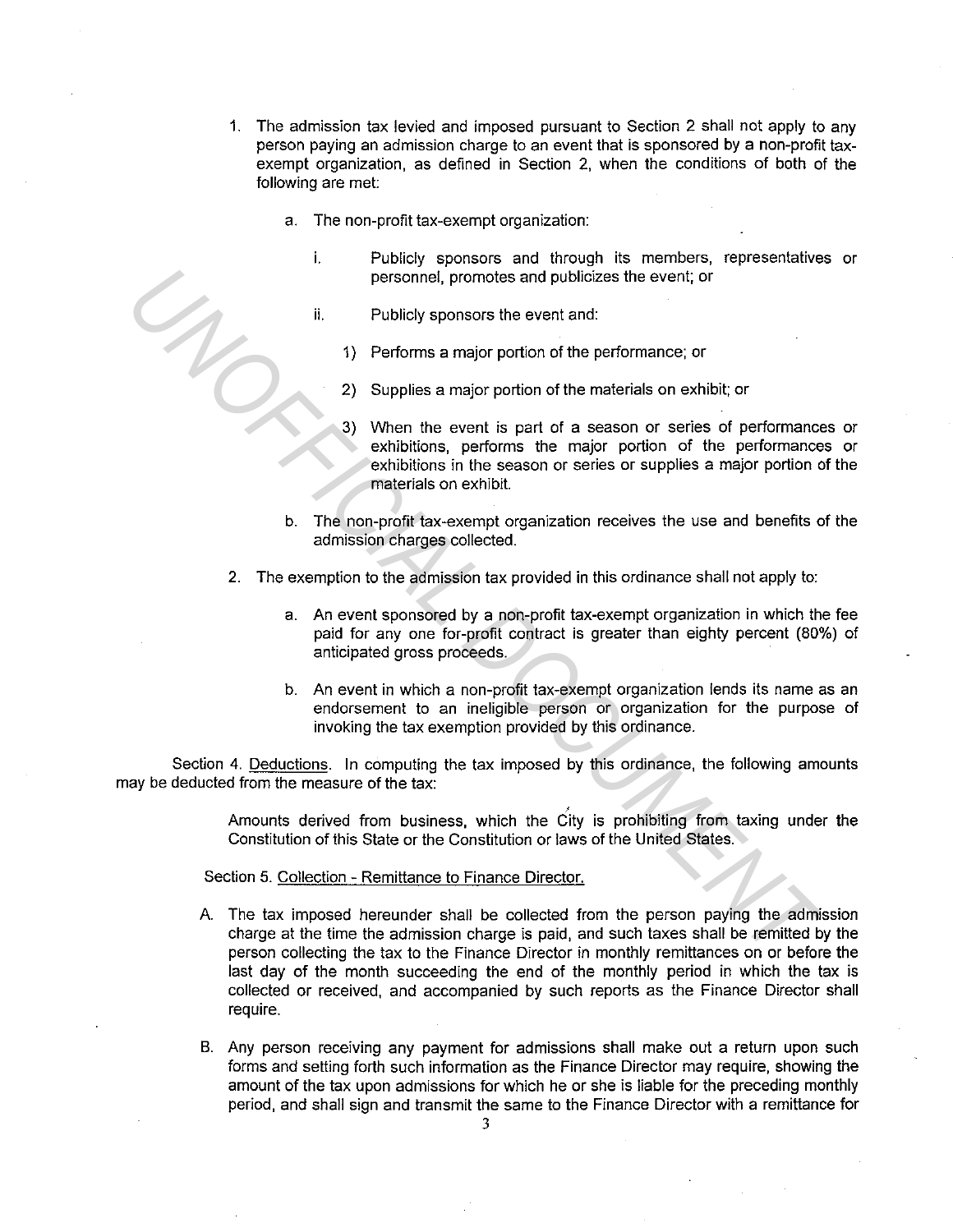the amount; provided, that the Finance Director may at his or her discretion require verified annual returns from any person receiving admission payments setting forth such additional information as he may deem necessary to determine correctly the amount of tax collected and payable.

- C. Whenever any theater, circus, show, exhibition, entertainment or amusement makes an admission charge which is subject to the tax herein levied, and the same is of a temporary or transitory nature or there exists a reasonable question of financial responsibility, of which the Finance Director shall be the judge, the report and remittance of the admission tax may be required immediately upon the collection of the same, at the conclusion of the performance or exhibition, or at the conclusion of the series of performances or exhibitions.
- D. Every person liable for the collection and payment of the tax imposed by this ordinance shall keep and preserve for a period of five years all unused tickets, ticket manifests, books and all other records from which can be determined the amount of admission tax which he was liable to remit under the provisions of this ordinance, and all such tickets, books and records shall be open for examination and audit at all reasonable times by the Finance Director or his or her duly authorized agent. or transition y nature or there exists a reasonable question of financial responsibility which the Finance Director shall be helpdge, the report and remittance of the stams are reported incredible to performance or exhibit

Section 6. Tax Delinquency - Unlawful Acts. If the return provided for herein is not made and transmitted and the tax is not collected and remitted to the City by the last day of the month succeeding the end of the month in which the tax was collected, the Finance Director shall add a penalty as outlined below for each month overdue, which shall be added to the amount of the tax due, and remitted in the same manner.

- A. Penalties and Interest. For each payment due, if such payment is not made by the due date thereof, there shall be added penalty and interest as follows:
	- 1. If paid 1 10 days late, there shall be a penalty of 10% added to the amount of tax due.
	- 2. If paid 11 20 days late, there shall be a penalty of 15% added to the amount of tax due.
	- 3. If paid 21 30 days late, there shall be a penalty of 20% added to the amount of tax due.
	- 4. If paid 31 60 days late, there shall be a penalty of 25% added to the amount of tax due.
	- 5. In addition to the above penalty, the City of University Place shall charge the taxpayer interest on all taxes due at the rate of one percent (1%) per month or portion thereof that said amounts are past due.
	- 6. The tax imposed by this ordinance, and all penalties and interest thereon, shall constitute a debt to the City of University Place, and may be collected by court proceedings in the same manner as any other debt which remedy shall be in addition to all other available remedies. Any judgment entered in favor of the City of University Place may include an award to the City of University Place of all court and collection costs including attorney's fees to the extent permitted by law. Amounts delinquent more than sixty days may be assigned to a third party for collection, in which case the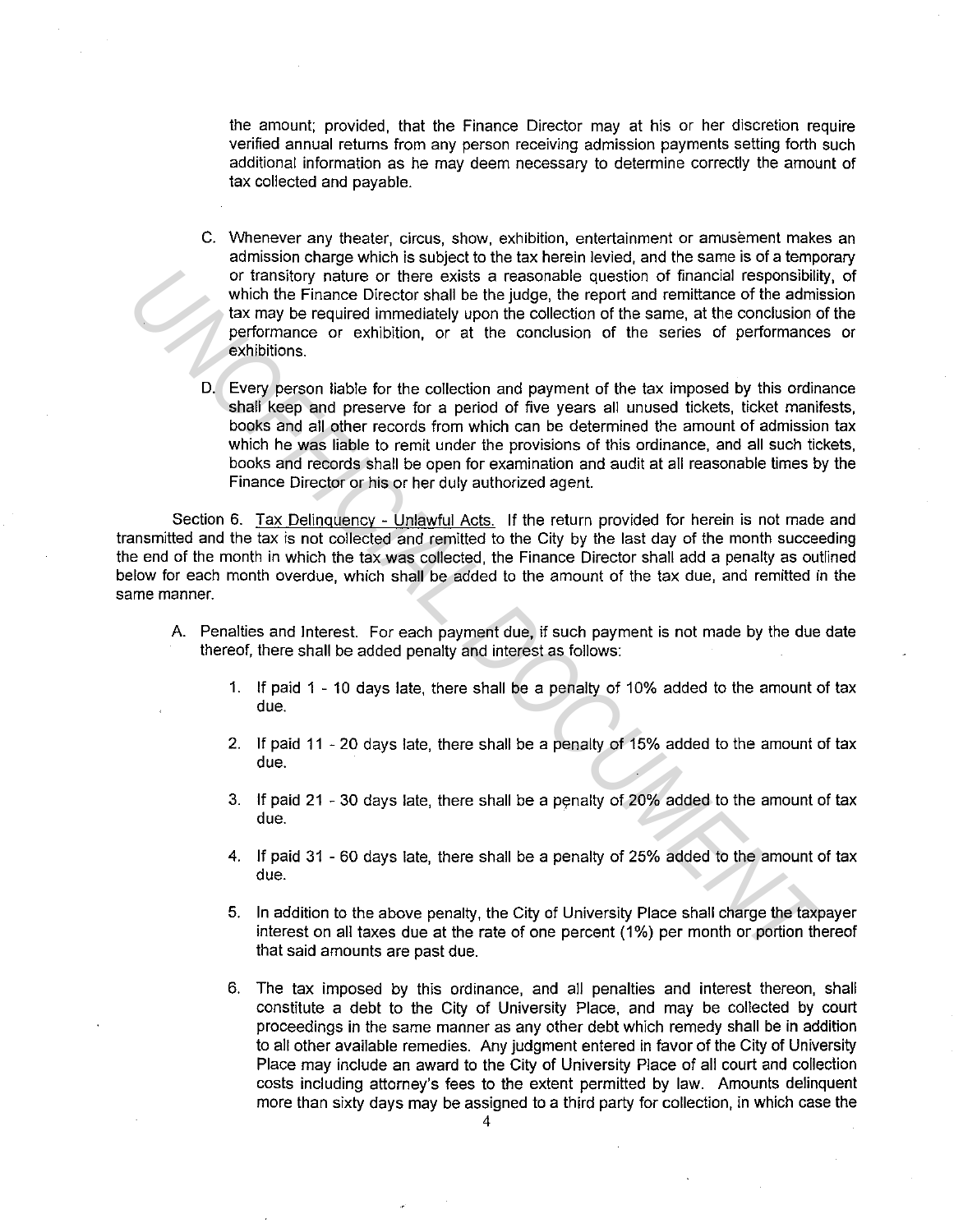amount of any collection charges shall be in addition to all other amounts owed. Amounts due shall not be considered paid until the City of University Place has received payment for the full amount due or has discharged the amount due and not paid.

- B. Unlawful Acts. It is unlawful for any person liable for the tax imposed by this ordinance to fail to pay the tax when due or for any person, firm, or corporation to make any false or fraudulent return or any false statement in connection with the return.
- C. Criminal Penalties. Any person who intentionally violates any provision of this ordinance shall be guilty of a misdemeanor and upon conviction thereof punished pursuant to state law or City ordinance.
	- 1. Violation a misdemeanor. Each violation of or failure to comply with the provisions of this ordinance constitutes a separate offense and is a misdemeanor.
	- 2. Collection of tax by civil action. Any fee or tax due and unpaid and delinquent under the provisions of this ordinance and all penalties thereon, may be collected by civil action, which remedies shall be in addition to any and all other existing remedies.
	- 3. Violators designated. Any person who directly or indirectly performs or omits fo perform any act in violation of the provisions of this ordinance, or aids or abets the same, whether present or absent, and every person who directly or indirectly counsels, encourages, hires, commands, induces or otherwise procures another to commit such violation is and shall be a principal under the terms of this ordinance and may be proceeded against as such.

### Section 7. Application and Reporting.

- A. Any person, firm or corporation conducting or operating any place for entrance to which an admission charge is made shall procure from the City an annual certificate of registration, the fee for which shall be ten (10) dollars, and it shall be posted in a conspicuous place where tickets of admission are sold or the activity occurs. This charge will be in addition to any regular business license that may be required. Annual renewals will be provided without a fee. C. Criminal Penalties. Any person who intentionally violates any provision of this ordinance<br>be guity of a misdemeanor and upon conviction thereof punished pursuant to state law or<br>production a misdemeanor. Each violation
	- B. The applicant for a certificate of registration shall furnish the Finance Director with the application, with the name and address of the owner, lessee or the custodian of the premises upon which the amusement is to be conducted; and such owner, lessee or custodian shall be notified of the issuance of such certificate and of his or her joint liability for collection and remittance of such tax.
	- C. The Finance Director shall have the power to adopt rules and regulations not inconsistent with the terms of this ordinance for carrying out and enforcing the payment, collection and remittance of the tax herein levied; and a copy of the rules and regulations shall be on file and available for public examination in the City Clerk's office.

### Section 8. Temporary Special Events - Remittance.

A. Immediate Remittance. Whenever any special temporary event makes an admission charge which is subject to the tax herein levied, the Finance Director may require the return and remittance of the admission tax immediately upon its collection, at the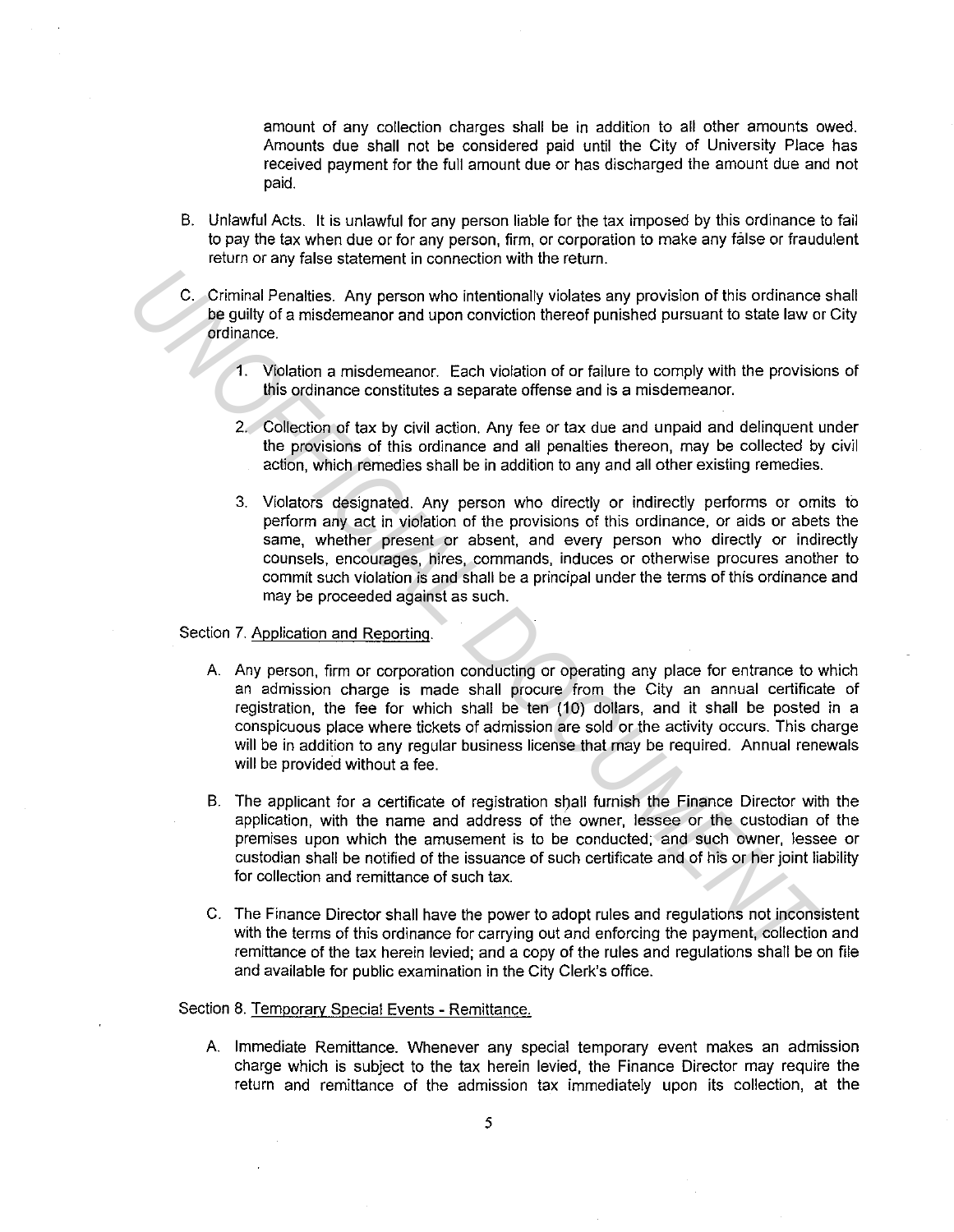conclusion of the series of performances or exhibitions or at such other times as the Finance Director shall determine.

B. Liability of owner of premises where special temporary events are held, For special temporary events, the owner, lessee or custodian shall be responsible for payment of this tax if the person conducting the event fails to do so.

Section 9. Record Retention Requirements. It shall be the duty of every person required to obtain an occupation license and liable for payment of any tax imposed by this ordinance to keep and preserve for a period of five years such books and records as will accurately refiect the amount of gross income from the business, and from which can be determined the amount of any tax for which the person may be liable under the provisions of this ordinance. The term books and records as used in this section includes but is not limited to copies of the taxpayers Federal income tax returns, Federal excise tax returns, State . of Washington excise tax returns, and copies of income tax and excise tax audits made by the United States or the State of Washington and furnished to such person. The taxpayer books and records shall be available for examination at all reasonable times by the Finance Director and his or her duly authorized.

In the case of any taxpayer that does not keep the necessary books and records within the City of University Place for examination, it shall be sufficient if such person produce the same within the City of University Place as instructed or required by the Finance Director

Any taxpayer who fails, neglects, or refuses to produce such books and records in accordance with this ordinance, or fails to file a return, in addition to being subject to other civil and criminal penalties provided by this ordinance, is subject to a tax assessment in an amount determined by the Finance Director in accordance with the provisions of this ordinance, which tax assessment shall be deemed prima facie correct and shall be the amount of fee or tax owing to the City of University Place by the taxpayer unless the person can prove otherwise by competent evidence. The taxpayer shall be notified by mail by the Finance Director of the amount of tax assessment imposed pursuant to this Section, together with any penalty and/or interest due, and the total of such amounts shall thereupon become immediately due and payable.

Section 10. Quitting, Selling, or Transferring Business. Whenever any taxpayer quits business, or sells out, exchanges, or otherwise disposes of such business, any tax payable under this Ordinance shall become immediately due and payable, and such taxpayer shall, within 10 days thereafter, make a return and pay the tax due; and any person who becomes a successor shall become liable for the full amount of any unpaid tax, interest, and penalties and shall withhold from the purchase price an amount sufficient to pay any tax due from the taxpayer until such time as the taxpayer shall produce a receipt from the City of University Place showing payment in full of any tax due or a certificate that no tax is due. If such tax, interest or penalty has not been paid by the taxpayer within 10 days from the date of such sale, exchange, or disposal, the successor shall become liable for the payment of the full amount of tax, interest and penalties. The successors liability shall be limited to the purchase price or fair market value of the business purchased if no cash transaction took place. No successor shall be liable for any tax due from the taxpayer from whom the successor has acquired a business or stock of goods if the successor gives written notice to the Finance Director of such acquisition and no assessment is issued by the Finance Director within six months of receipt of such notice against the former operator of the business. Taxpayers account will remain on an active status and be subject to all taxes, penalties, and interest until such time as the Finance Director is notified in writing that the taxpayer has discontinued business activity within the City of University Place. Nothing in this ordinance is intended nor shall it be construed to prohibit the successor from engaging in business in the City of University Place pending resolution of the successors tax liability. an occupation liberate and fiable for payrant of any tax imposed by this ordinance to keep and present and fiable or payrant of any tax most of a payrant of any tax most of a payrant of any tax most of the payrant of the a

Section 11. Tax Not Exclusive. The tax levied herein shall be additional to any license fee or tax imposed or levied under any other law or under any other ordinance of the City of University Place.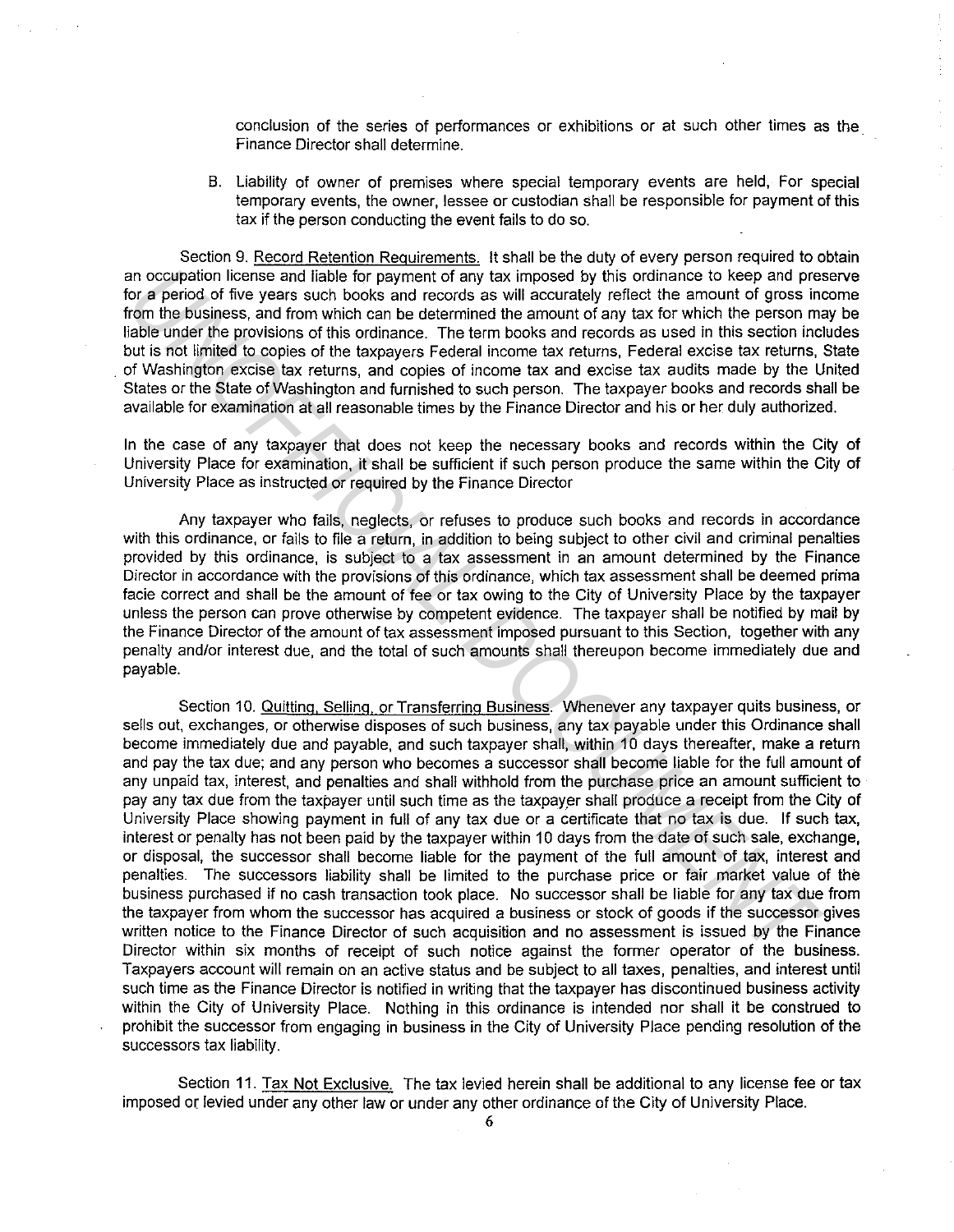Section 12. Appeal Procedure. Any taxpayer aggrieved by the amount of the fee or tax found by the Finance Director to be required under the provisions of this ordinance may, upon full payment of the amount assessed, appeal from such finding by filing a written notice of appeal with the City Clerk within 14 days from the date such taxpayer was given notified in writing of such amount. The Clerk shall, as soon as practicable, fix a time and place for the hearing of such appeal before the Hearing Examiner, which time shall be not more than 60 days after the filing of the notice of appeal, and shall cause a notice of the time and place thereof to be delivered or mailed to the appellant. At such hearing before the Hearing Examiner, the taxpayer shall be entitled to be heard and to introduce evidence in his or her own behalf. The Hearing Examiner shall render a decision, together with findings of fact and conclusions of law, based upon the evidence presented at the time of the hearing and all material on file in the case. The Hearing Examiners decisions shall indicate the correct amount of the fee or tax owing. The Hearing Examiners decision shall be final. The appellant or the City of University Place may appeal the decision of the Hearing Examiner to the Superior Court of Washington in and for Pierce County within 30 days after the date of the Hearing Examiners decision. The Hearing Examiner may, by subpoena, require the attendance of any person, and may also require him/her to produce any pertinent books and records. Any person served with such subpoena shall appear at the time and place therein stated and produce the books and records required, if any, and shall testify truthfully under oath administered by the Hearing Examiner as to any matter required of him/her pertinent to the appeal, and it shall be unlawful for him/her to fail or refuse so to do. xamines the taxpayer shall be entitled to be heard and to include evidence in his orien complete and a model in the matter of the twitch of the component entitle of the hearing Examines decisions shall indeter a decision,

Section 13. Over or Underpayment of Tax. In the event that any person makes an overpayment, and within two years of the date of such overpayment makes application for a refund or credit, the persons claims shall be allowed and a refund made by the City of University Place upon determination by the Finance Director that no other sums are owed by the person to the City of University Place. If a person determines that the tax has been underpaid and without notice by any party pays the amount due to the City of University Place, such amount shall not be subject to penalty.

Section 14. Referendum Procedure. A referendum petition with respect to this ordinance may be filed with the City Clerk within seven days of the passage of this ordinance. The referendum procedures set forth in RCW 35.17.240 through 35.17.360, as hereafter amended, shall apply, with the following additions and amendments as required by RCW 35.21.706:

A. Within ten days of the filing of the petition, the City Clerk will confer with the petitioner concerning the form and style of the petition, issue and identification number, and secure an accurate, concise and positive ballot title from the City Attorney;

B. The petitioner shall have thirty days in which to secure the signatures of not less than 15% of the registered voters of the City of University Place, as of the last municipal general election, upon petition forms which contain the ballot title and full text of this ordinance; and

C. The City Clerk shall verify the sufficiency of the signatures on the petition, and if sufficient valid signatures are properly submitted, shall certify the referendum measure to the next election ballot within the City of University Place, or at a special election as provided pursuant to RCW 35.17.260(2).

Section 15. Severability. The provisions of this ordinance are declared separate and severable. The invalidity of any clause, sentence, paragraph, subdivision, section, or portion of this ordinance or the invalidity of the application thereof to any person or circumstance, shall not affect the validity of the remainder of the ordinance, or the validity of its application to other persons or circumstances.